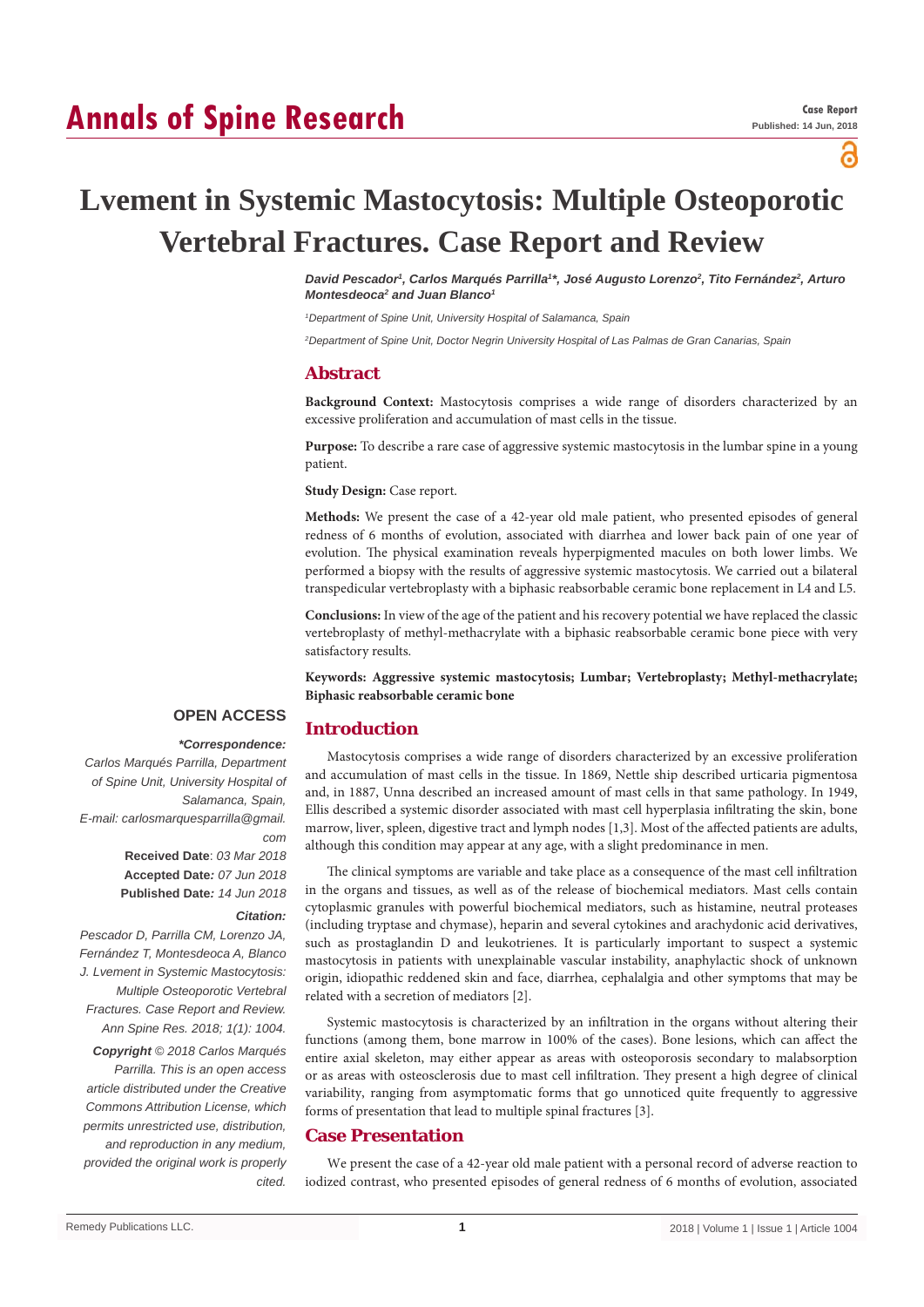

**Figure 1:** A) MRI of the dorso-lumbar. Multiple vertebral compression fractures from L2 to L5 with loss of height over 50%; B) CT lumbar scan. Vertebral wedging in the 4 last lumbar vertebrae.

#### with diarrhea.

The patient also reported repeated lower back pain of one year of evolution, which had increased in intensity in the last two months. The pain irradiated towards the anterior part of both thighs and it increases when walking and sitting. No dysesthesisas, paresthesias or difficulty walking were found. The patient lost 5 kg in the last 3 months. He did not report traumatism. The physical examination reveals hyperpigmented macules on both lower limbs. Darier's sign was negative. No peripheral adenopathies were observed on palpation. Moderate pain in the lumbar area of the column on palpation. The patient did not lose strength, muscle tone or sensitivity. Rotations were normal. Oswestry Disability Index (ODI) was 92% and Visual Analogue Scale (VAS) was 9.

The following complementary tests were carried out:

Medical analysis: Complete blood count, biochemical analysis, calcaemia, phosphataemia, iron levels, vitamin B12, folic acid, quantitative determination of serum immunoglobulins and serum-free light chains, tumoral markers, TSH, T4L, intact PTH, FSH, LH, prolactin, cortisonemia, catecholamines and serum histamine, which were normal. Total serum tryptase: 34.4 mcg/ml (normal values 0-13.5). In the 24-hour urine test: hypercalciuria: 559 (normal values 50-260) and histamine: 67.2 (normal 0-61).

Simple bone scan: General osteopenia and compression fractures in the lumbar vertebrae (L2, L3, L4 and L5). Multiple lytic lesions in the vault, pelvis and both femurs.

MRI of the dorso-lumbar area: Slight loss of height in the lower dorsal vertebral bodies, with presence of Schmorl's nodes in D6 and D11. Multiple vertebral compression fractures from L2 to L5 with loss of height over 50% (Figure 1A).

CT scan of neck, thorax, abdomen and pelvis: Vertebral wedging in the 4 last lumbar vertebrae, with central collapse in the upper and lower discs of those vertebrae (Figure 1B).

Bone scintigraphy: Compression fractures in the lumbar vertebrae (L3-L4-L5), with no other distant lesions.

Bone densitometry: T-score in lumbar column (L2-L4): -3.3. Z-score in the neck of the femur: 0.0. Severe osteoporosis.

In view of these results, the initial differential diagnosis includes anaphylaxis, angioedema, carcinoid syndrome, pheochromocytoma, metastasis of a vasoactive intestinal peptide tumor, Zollinger-



**Figure 2:** CT lumbar scan A) Sagital. B) Axial. The imaging study revealed an adequate restructuring of the vertebral fractures.

Ellison syndrome, myelofibrosis, angioblastic lymphoma, chronic eosinophilic leukemia…

We performed a biopsy by needle puncture and aspiration of the bone marrow and the dermal lesions with the following results:

Normocellular bone marrow with 2% of pathologic mast cells. Mast cells represent 0.03% of all cells, and 95% expresses an aberrant phenotype (CD117+/CD25+/CD2+), positive for the D816V mutation (A7176T) of the c-KIT. We found multiple areas with mast cells (>15) and lymphocytes.

The dermal biopsy revealed the presence of mast cells in the perivascular and interstitial areas.

These findings reveal the fact that several major and minor criteria are met, as well as some C-type findings, such as vertebral fractures and osteoporosis, leading to a diagnosis of Aggressive Systemic Mastocytosis [4]. We carried out a bilateral transpedicular vertebroplasty with a biphasic reabsorbable ceramic bone replacement made of hydroxyapatite (40%) and calcium phosphate (60%) in L4 and L5. With regard to the treatment of severe osteoporosis, we prescribed zoledronic acid 5 mg i.v., teriparatide 20 mcg sbc/24h and tablets of calcium and vitamin D/24h. In order to prevent the symptoms of mastocytosis we prescribed ranitidine 300mg/24h and dexchlorpheniramine maleate 6mg/24h.

After two year, the patient showed a decrease in pain (VAS=2), with complete lumbar mobility and a slight disability for daily activities (ODI=52%).

The imaging study revealed an adequate restructuring of the vertebral fractures (Figure 2), and the densitometry showed an increase in bone mass (T -2.41).

### **Discussion**

We present a rare case of pathological vertebral fractures caused by secondary osteoporosis in a young male patient, in which a proper differential diagnosis and an adequate therapeutic approach are of paramount importance [5]. There are several causes for secondary osteoporosis, mainly endocrinopathies, gastrointestinal disorders, connective tissue diseases secondary to medication and hematological diseases such as mastocytosis [5,6].

Mastocytosis is a hemopathy characterized by an excessive infiltration of mast cells that may be either cutaneous or systemic. The incidence of this disorder is unknown, but it appears in 1.25% of all patients diagnosed with osteoporosis [7-9].